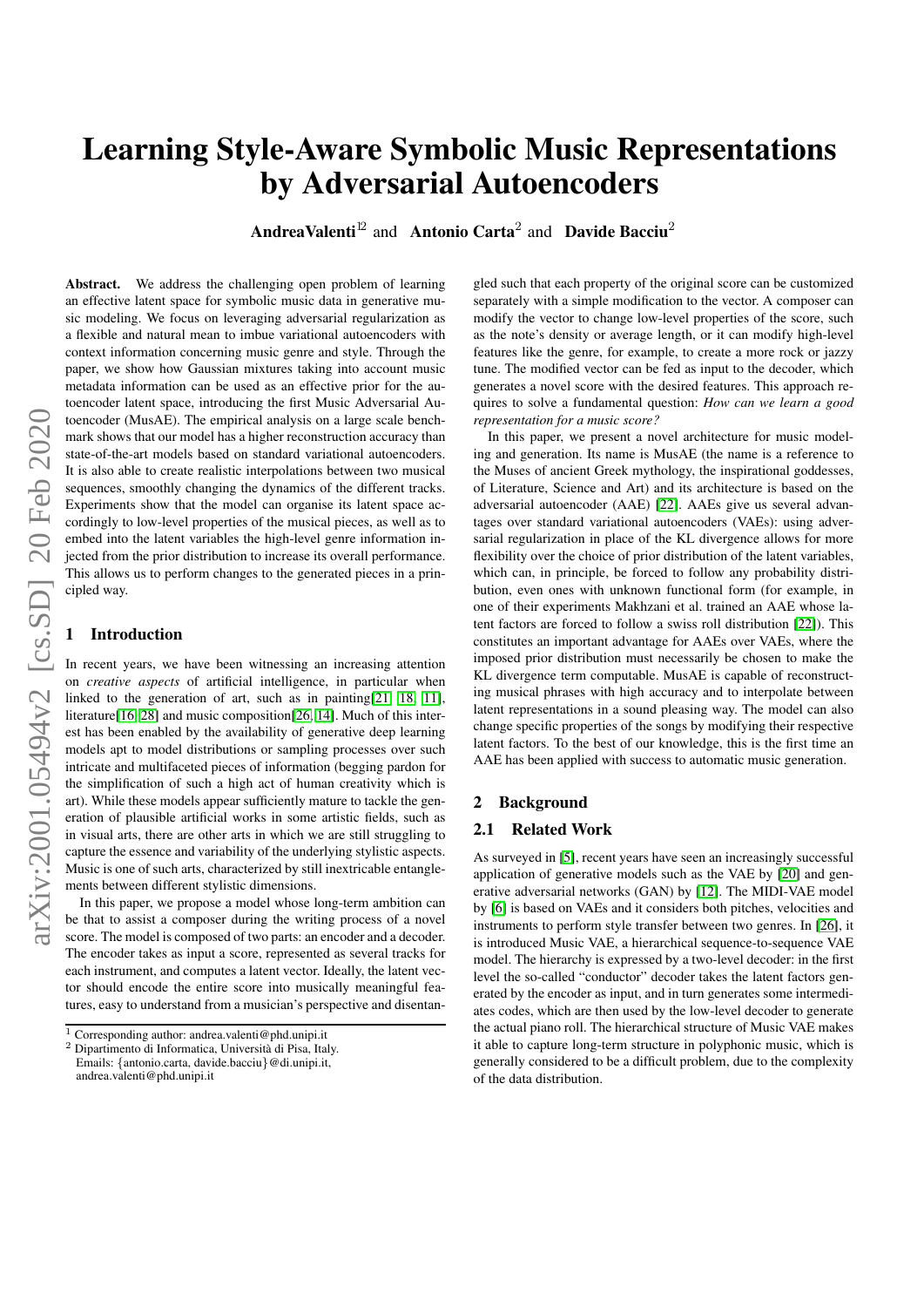GAN, albeit powerful in principle, are very difficult to train effectively [\[2\]](#page-7-12), especially when applied to sequential data. However, this has not discouraged scientists, and many recent works successfully apply GAN to music generation. Works by [\[23\]](#page-7-13), [\[29\]](#page-7-14) and [\[9\]](#page-7-15) have shown that different types of GAN can be effectively applied to music composition. Finally, the SeqGAN model [\[30\]](#page-7-16), applies an RNN-based GAN to music by incorporating reinforcement learning techniques.

## 2.2 Adversarial Autoencoder

First introduced by [\[22\]](#page-7-7), the AAE model can be viewed as the combination of VAE and GAN. Formally, let  $x$  be the data sample and z be the corresponding latent variables of the AAE. Let  $p(z)$  be the prior imposed on the latent variables, let  $q_{\lambda}(z|x)$  be the encoder conditional distribution and let  $p_{\theta}(x|z)$  be the decoder conditional distribution. Let  $p_d(x)$  the actual data distribution and  $p_q(x)$  be the model distribution (i.e. the distribution of data generated by the model). Then, the encoder defines an aggregated posterior distribution  $q_{\lambda}(z)$ on the latent variables  $z$  as follows

$$
q_{\lambda}(z) = \int q_{\lambda}(z|x)p_d(x) \tag{1}
$$

In AAEs the aggregate posterior  $q_{\lambda}(z)$  is made to match the arbitrary prior  $p(z)$  by attaching an adversarial network (the discriminator) at the top of the latent variables z. The loss function of AAE thus becomes

$$
\mathcal{L}_{AAE} = \mathbb{E}_{z \sim q_{\lambda}(z|x)} [log p_{\theta}(x|z)] + \beta \mathcal{L}_{GAN} \tag{2}
$$

where  $\beta$  regulates the amount of desired adversarial regularisation.  $\mathcal{L}_{GAN}$  is the adversarial GAN loss as defined in [\[12\]](#page-7-10).

During training, the autoencoder learns to minimise the reconstruction error, while the adversarial network guides the encoder to match the imposed prior. Thus, the encoder plays the role of the generator of the adversarial part, while the adversarial network is equivalent to the GAN's discriminator. At the end of the training, the decoder can be used as a generative model that maps the imposed prior  $p(z)$  to the data distribution.

The training procedure of an AAE consists of two phases: the reconstruction phase and the regularization phase, corresponding to a loss  $\mathcal{L}_{total}$  comprising two terms

$$
\mathcal{L}_{total} = \mathcal{H}(p_d, p_g) + \beta \mathcal{L}_{WGAN-GP},\tag{3}
$$

where  $\mathcal{H}(p_d, p_g)$  denotes the cross entropy between the original data samples and their reconstructions, and acts as autoencoder loss during the reconstruction phase. The second term is the Wasserstein GAN with Gradient Penalty (WGAN-GP) loss, [\[13\]](#page-7-17) that is

$$
\mathcal{L}_{WGAN-GP} = \mathbb{E}_{x \sim p_r} [d_{\phi}(x)] \tag{4}
$$

$$
-\mathbb{E}_{z\sim p_z}[d_{\phi}(g_{\theta}(z))]
$$
\n(5)

$$
+\lambda \mathbb{E}_{\hat{x}\sim p_{\hat{x}}}[(\|\nabla_{\hat{x}}d_{\phi}(\hat{x})\|_{2}-1)^{2}] \tag{6}
$$

where  $\hat{x}$  is computed by  $\hat{x} = \alpha g_{\theta}(z) + (1 - \alpha)x$  and  $\alpha$  is sampled uniformly between 0 and 1. This term is responsible for the adversarial regularization imposed on the latent variables z. Each phase is trained with gradient descent end-to-end.

# 3 Music Adversarial Autoencoder (MusAE)

MusAE is based on an AAE architecture, exploiting the adversarial regularization to allow richer representations of the latent space instead of constraining it to a simple Gaussian. This section describes the model architecture and the input representation.

#### <span id="page-1-1"></span>3.1 Data Representation

The model is designed to work with multitrack MIDI songs. During the preprocessing stage, the raw MIDI format is transformed into a multitrack piano roll representation. Each song becomes a sequence, sampled at regular intervals, where each timestep contains the information to play each track. We use a resolution of 4 timesteps per quarter note, for a total of 16 timesteps per bar. For a given track, each timestep reports a categorical variable, taking one of the 130 binary discrete states:

- 128 states representing the possible values for MIDI pitches[\[17\]](#page-7-18).
- One "hold note" state, which indicates to keep playing the note which was played at the previous timestep.
- One "silent note" state, which indicates a timestep when no notes are playing.

In the following experiments, we consider four-track songs as this is the information available in the Lakh Dataset used in the experimental analysis (see Section [4.1\)](#page-3-0). Each sample is thus represented by a  $n_{time steps} \times n_{notes} \times n_{tracks}$  matrix. Each song in the dataset has metadata information associated with it, such as title, author, and so on. In particular, we consider the genre tags of songs. These tags will be useful for "inspiring" the choice of a prior distribution of the latent variables (for more information see Sect. [4.1\)](#page-3-0)

# 3.2 Architecture

<span id="page-1-0"></span>

Figure 1: MusAE's architecture. Dashed lines denote stochastic operations, full lines denotes deterministic operations.

MusAE is based on an AAE architecture, comprising an autoencoding part responsible for song reconstruction and an adversarial part injecting a regularization penalty [\[22\]](#page-7-7). In this section, we describe the main components of the architecture (depicted in Figure [1\)](#page-1-0): the encoder, the decoder and the discriminator. In general, the architecture and hyperparameters have been chosen to be as close as possible to [\[26\]](#page-7-5), in order to perform a direct comparison of the empirical results.

#### *3.2.1 Encoder*

The encoder takes the multitrack piano roll representation and computes the latent factors  $z \in \mathbb{R}^{N_z}$  that encode the entire sequence.  $N_z = 512$  is the size of the latent space. The architecture, shown in Figure [1,](#page-1-0) is composed of 3 layers of bidirectional LSTMs (biL-STM [\[27\]](#page-7-19)) with  $N_h = 1024$  hidden units. The bidirectionality of the model enables the encoder to produce more informative latent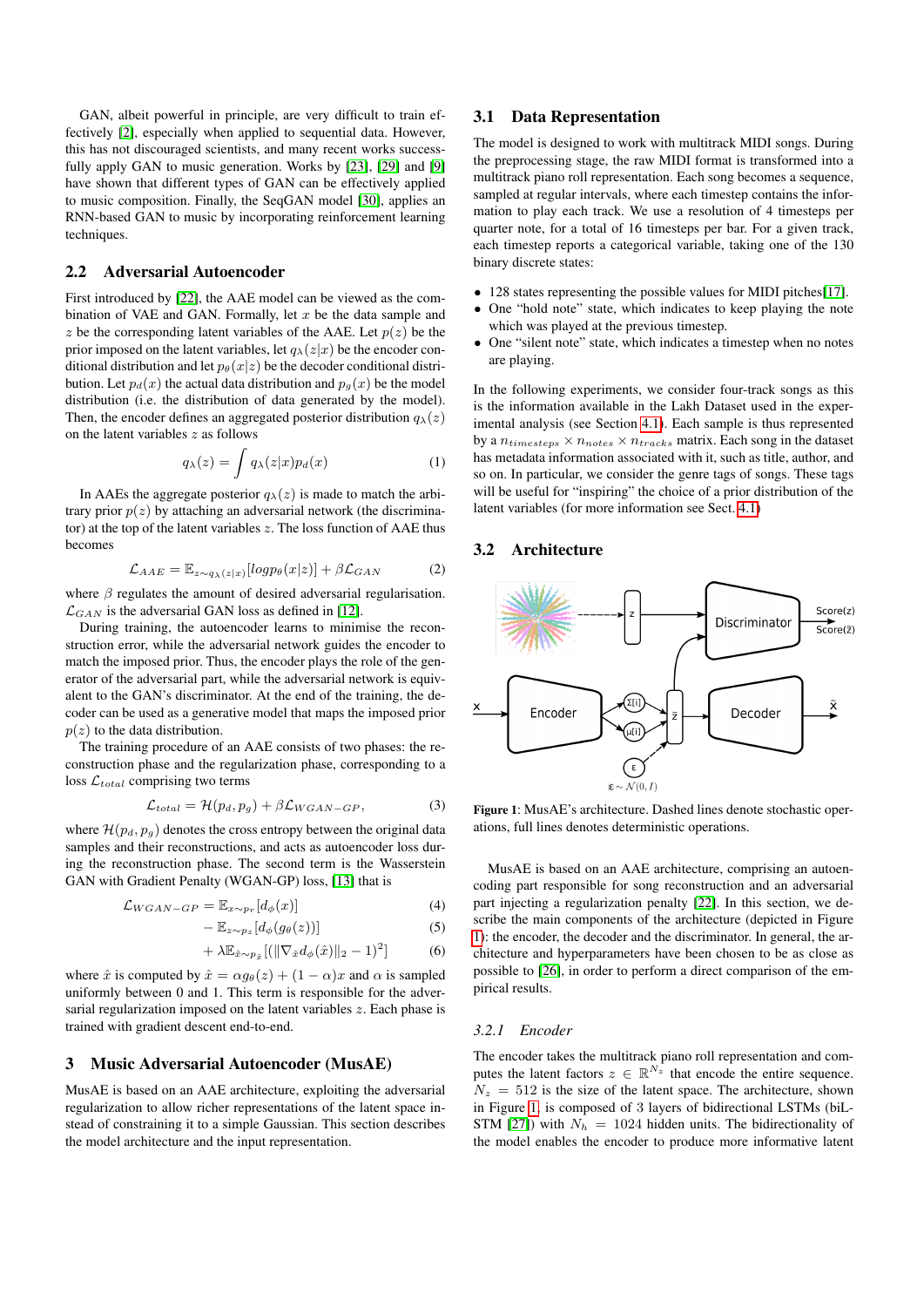variables by using context information about future timesteps: this is a desirable property in the case of music data since the meaning of a note usually depends on the whole phrase and it is not only restricted to the preceding notes. Let  $x$  be a training sample. Then, the encoder's behaviour can be described by

$$
h = biLSTM(x) \tag{7}
$$

$$
\mu = W_{\mu}h \tag{8}
$$

$$
\sigma_{pre} = W_{\sigma} h \tag{9}
$$

$$
\sigma = exp(2\sigma_{pre}),\tag{10}
$$

where  $W_{\mu} \in \mathbb{R}^{N_h \times N_z}$  and  $W_{\sigma} \in \mathbb{R}^{N_h \times N_z}$  are the weight matrices of the linear layers used to compute, respectively,  $\mu$  and  $\sigma_{pre}$ .

#### *3.2.2 Decoder*

The decoder performs the inverse operation of the encoder: given the latent factors  $z$ , it produces the piano roll corresponding to that particular combination of latent variables (see Figure [1\)](#page-1-0). We use a separate decoder for each track, allowing each module to specialize in the different dynamics of the tracks. Let  $z$  be a latent code, the decoder operates as follows:

$$
h_0^{track} = W_{track}z \tag{11}
$$

$$
\tilde{x}_{track} = Softmax(LSTM_{track}(z, h_0^{track})) \tag{12}
$$

$$
\tilde{x} = [\tilde{x}_{drums} | \tilde{x}_{bass} | \tilde{x}_{guitar} | \tilde{x}_{strings}], \tag{13}
$$

 $\begin{array}{rcl} \text{where }\; track & \in & \{drums, bass, guitar, strings\}, \;\; W_{track} & \in & \\ \end{array}$  $\mathbb{R}^{N_z \times N_h}$  denotes the weight parameters of the linear layers used to compute the initial hidden state  $h_0^{track} \in \mathbb{R}^{N_h}$  for their respective LSTMs,  $\tilde{x}$  is the track generated from the decoder, and the symbol | denotes the concatenation operator. Each decoder comprises 3-layers of LSTMs with  $N_h$  hidden units. The latent vector  $z$  is fed as a constant input to the LSTMs at each timestep.

In contrast with other related models ([\[26\]](#page-7-5) [\[6\]](#page-7-11)), our decoder is not autoregressive, meaning that the only information available during the song generation is the latent code  $z$ . This limitation constrains the decoder to exploit the latent code to generate the sequence and eliminates the tendency of ignoring the latent code [\[26\]](#page-7-5) that is typical of powerful autoregressive models.

#### *3.2.3 Discriminator*

The discriminator is a multilayer perceptron with 2 hidden layers of N<sup>h</sup> hidden units each followed by a *tanh* activation. Its task is to distinguish between "real" latent variables, sampled from prior latent distributions, and "artificial" ones, generated by the encoder to perform the variational approximation of the ELBO in an adversarial way. Following the literature for the Wasserstein GAN [\[3\]](#page-7-20), the last layer of the discriminator is a linear layer which outputs the final score, that is, a scalar measure of how well a latent variable resembles the imposed prior distribution.

# <span id="page-2-0"></span>3.3 Choice of Prior Distributions

Using an adversarial discriminator network in place of the KL divergence to perform latent space regularisation allows us more flexibility in the choice of the prior distribution of the latent factors  $z$ . While, for standard VAE, we are required to use a distribution for which a closed-form of the KL divergence is known and tractable (typically,

in practice, this limits the choice to gaussian distributions), by using an AAE the only requirement we have is to be able to sample from the chosen distribution. This allows us to choose non-standard distributions that may, for example, leverage any prior knowledge that is specific from the particular domain of application. In particular, for the experiments described in the next sections, we decided to impose two different prior distribution. First, as a baseline, we used a standard isotropic gaussian with mean  $0$  and variance  $I$ , much like VAEs. This allowed us to perform a direct comparison of our results with other VAE models found in the literature. The second distribution is obtained from a mixture of 32 gaussians, displaced in a "flower-like" shape (it can be thought as a  $N_z$ -dimensional generalization of the distribution depicted in Figure 4a of [\[22\]](#page-7-7)). This "flower distribution" allows us to put similar genres, which are going to have similar metrics (see Fig. [3\)](#page-5-0), closer in the latent space. This is a beneficial constraint that is not easy to enforce by using only a single gaussian. Furthermore, it allows to model "cross-genres" songs by pushing their latent codes to the center of the "flower". Formally, the means of such gaussians are displaced on a 2-dimensional circle, according to the formula

$$
\mu_i = [\cos(\frac{2\pi i}{n}), \sin(\frac{2\pi i}{n}), 0, ..., 0]
$$
\n(14)

where  $n = 32$  in our case. The  $\mu_i$  have a total of  $N_z$  dimensions. The covariance matrix  $\Sigma_i$  is obtained in the following way:

$$
v_i = \begin{bmatrix} \cos(\frac{2\pi i}{n}) & \sin(\frac{2\pi i}{n})\\ -\sin(\frac{2\pi i}{n}) & \cos(\frac{2\pi i}{n}) \end{bmatrix}
$$
(15)

$$
M_i = \begin{bmatrix} v_i^T & 0 \\ 0 & I \end{bmatrix} \tag{16}
$$

$$
S = \begin{bmatrix} a_1 & 0 \\ 0 & diag(a_2) \end{bmatrix} \tag{17}
$$

$$
\Sigma_i = M_i S M_i^{-1} \tag{18}
$$

where, as before,  $n = 32$  and  $M_i$  and S are  $N_z \times N_z$  matrices. In practice, we set variance  $a_1 = 0.1$  for the radial (i.e. center-to-outer) dimension, and variance  $a_2 = 0.001$  for the remaining dimensions. We then use the matrix  $M_i$  to rotate S accordingly to the position of the specific gaussian. We chose to keep just the 32 most-occurring genre tags to avoid the noisier ones. Each genre tag is associated with a different gaussian in the latent space, based on the metadata information that comes with each song (see Sect. [3.1\)](#page-1-1). The gaussian for each genre was chosen in order to put related genres closer in the latent space, by assigning them to gaussians that are closer to each other. By injecting genre information we are thus able to encourage a meaningful organisation of the latent space. If a song had more than one tag associated with it, we randomly selected a single tag using uniform probability (this selection happens at training time, so the training process can select another available tag for that song in a subsequent epoch).

## 4 Experimental Analysis

In this section, we empirically assess the ability of MusAE to properly encode musical sequences and to learn a structured and interpretable organization of the latent space.

A useful music editor must have several desirable properties.

First, it should be able to represent different input songs with high accuracy. This is especially important for music, where even little variations can significantly alter the structure and the final appeal of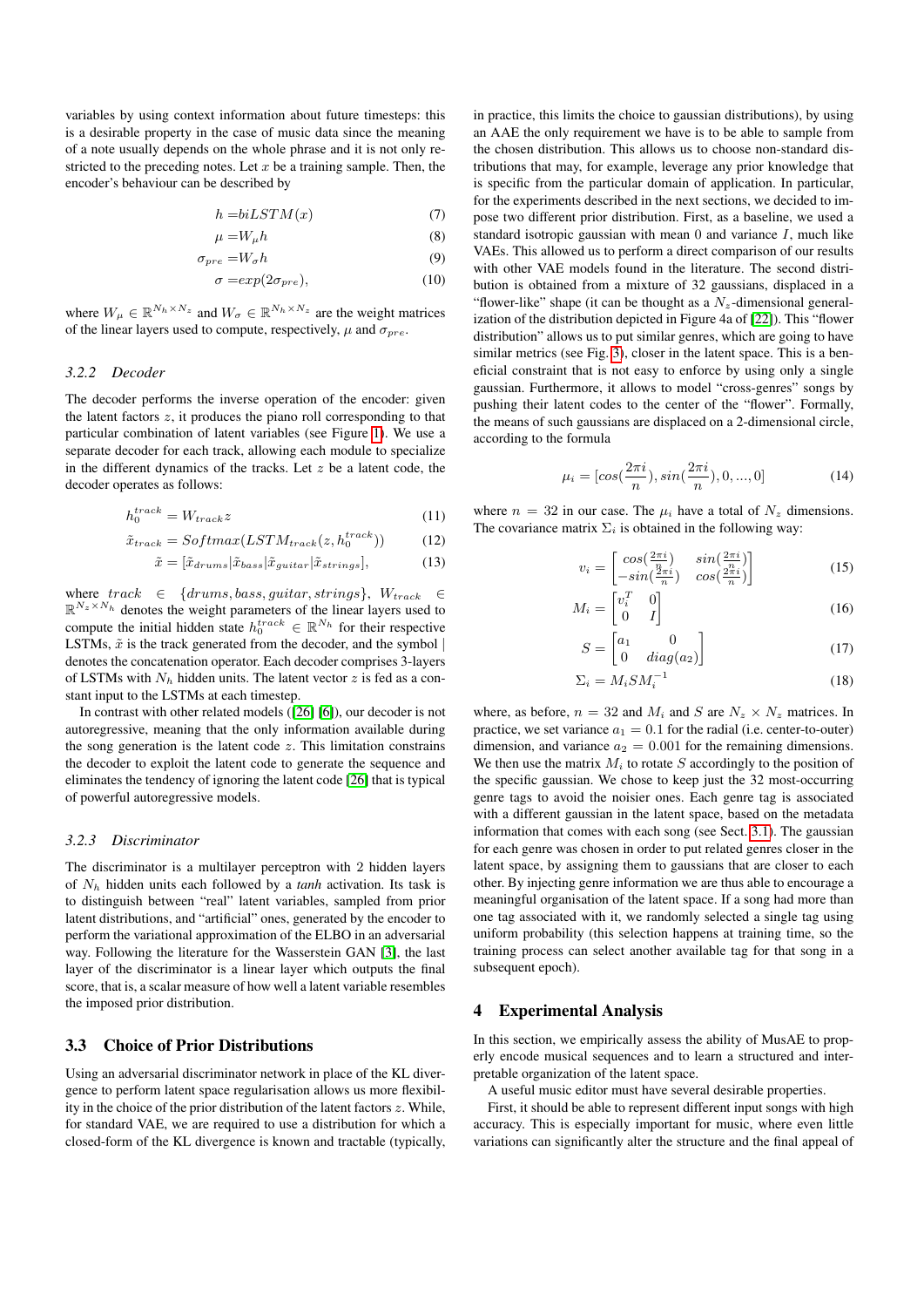<span id="page-3-3"></span>Table 1: Reconstruction accuracy of MusAE on the Lakh MIDI dataset, compared to the Music VAE model[\[26\]](#page-7-5). Higher is better.

|                       | MusAE (gaussian) | MusAE (gaussian mixture) | Music VAE (flat) | Music VAE (hierarchical) |
|-----------------------|------------------|--------------------------|------------------|--------------------------|
| 2 bar drums           | 0.999            |                          | 0.917            |                          |
| 2-bar melody          | 0.991            |                          | 0.951            |                          |
| 16-bar drums          | 0.773            | 0.911                    | 0.641            | 0.895                    |
| 16-bar bass           | 0.763            | 0.880                    | 0.651            | 0.782                    |
| 16-bar guitar/piano   | 0.710            | 0.797                    | 0.660            | 0.760                    |
| 16-bar strings        | 0.802            | 0.825                    |                  |                          |
| 16-bar average (dbgs) | 0.762            | 0.853                    |                  |                          |
| 16-bar average (dbg)  | 0.749            | 0.863                    | 0.651            | 0.812                    |

a song. Specifically for our model, we must test the ability of the learned latent space to be expressive enough to capture every subtle nuance of the input data.

Then, the model should be able to capture several properties of music. Ideally, the model should separate the content from the style, and allow the user to easily modify each property of the final song. Therefore, the learned latent space of the model should be able to effectively capture the important factors of variation of the data space. Given two different songs mapped into the latent space, the model must allow to easily sample new points from the latent space (e.g. with linear interpolation) and get corresponding points in the data space that still sound realistic, and whose musical properties vary smoothly. Indeed, identifying the meaningful axis of variation in the latent space is the first step for being able to modify a song in a principled and controllable way.

For reproducibility, and to facilitate future research in the field, we make the code publicly available on Github<sup>[3](#page-3-1)</sup>. It is also possible to listen to some of the final generated samples in the additional material [4](#page-3-2) .

# <span id="page-3-0"></span>4.1 Dataset and Experimental Setup

We use the same preprocessing procedure of [\[26\]](#page-7-5) to perform a direct performance comparison of the reconstruction error with their approach. The dataset used for the experiments is composed of MIDI songs taken from the "LMD matched" version of the Lakh MIDI dataset [\[24\]](#page-7-21), a collection of more than 40.000 song of various genres, transcribed in MIDI format. Each song has a series of metadata associated to it. In our experiments we kept metadata regarding music genres, for an initial total of 1179 different possible genre tags. We then selected the 32 most occurring tags, which accounted alone for more than 35% of the total genre tags. We use these metadata information to condition the prior distribution of the model's latent space, as described in Sect. [3.3.](#page-2-0) From this dataset, we retained only songs satisfying the following properties:

- Songs having only one time signature change event (i.e. songs that did not change their time signature during the execution).
- Songs having a time signature of  $\frac{4}{4}$ .
- Songs containing at least one non-empty drums track (MIDI channel 10).
- Songs containing at least one non-empty bass track (MIDI program number in the range [32, 39]).
- Songs containing at least one non-empty guitar/piano track (MIDI program number in the range [0, 31]).

A sliding window of size of 2 bars and a stride of 1 bar is used to extract all unique 2-bar (32 timesteps) musical sequences from the remaining songs. If a track has more than one note playing at the same time, we consider only the note with the lowest pitch. This was done for two reasons: first, it let us directly compare quantitative results with similar models found in the literature. Second, finding an effective way to generate completely polyphonic pianorolls is an interesting open problem that deserves a discussion on its own, designing solutions to this is, therefore, of out of the scope of this paper (we refer the interested readers to the hybrid RNN-RBM model of [\[4\]](#page-7-22)). We perform data augmentation on the extracted sequences by randomly transposing every pitch of the sequence to any of the 12 possible tonal keys of the octave, uniformly sampling the amount of transposition semitones from the interval [-5, 6]. If a song contains more than one drums, bass, or guitar/piano tracks, we consider the cross product of all possible combinations. Other tracks that cannot be categorized as either drums, bass or guitar tracks are then merged in an additional "strings" track. Among the extracted sequences, we only add to the final dataset those containing at most 1 bar of consecutive silence in every track. This preprocessing procedure resulted in about 300,000 data samples. To test the model's reconstruction ability with very long musical sequences we evaluate on an additional dataset with samples of length 16 bars, corresponding to 256 timesteps. The preprocessing procedure for this dataset is almost identical to the one described above for 2-bar sequences, except for the fact that it uses a 16-bar sliding window with a stride of 1-bar to extract the unique musical sequences from the songs. All other steps are unchanged. This dataset resulted in about 100,000 data samples. During training, 20% of samples are retained from their respective datasets as a separate validation set. All preprocessing is made with the help of pypianoroll [\[10\]](#page-7-23) and pretty midi [\[25\]](#page-7-24) libraries for Python.

The experiments use the Adam optimizer [\[19\]](#page-7-25) with a learning rate of  $10^{-4}$  and an exponential decay rate of  $10^{-4}$ , applied after each gradient update. The batch size is 256. The adversarial regularization weight  $\beta$  is annealed from 0 to 1 during training with fixed increases of 0.1, scheduled every 10,000 gradient updates. The model processes the song in chunks of either 2 or 16 bars (depending on the specific dataset) and each bar is represented by a sequence of 16 timesteps, sampled at regular intervals. During model selection, we found out that the training procedure is very stable and mostly insensitive to the initial random seed or the specific hyperparameter values. The only parameter that required a slightly more careful tuning was the learning rate. In general, we chose the hyperparameter values that resulted in a good convergence speed without adding too much complexity to the training procedure.

We trained one model on the 2-bar dataset, forcing a gaussian prior

<span id="page-3-1"></span><sup>3</sup> <https://github.com/Andrea-V/MusAE>

<span id="page-3-2"></span><sup>4</sup> <http://bit.ly/MusAE-ADD>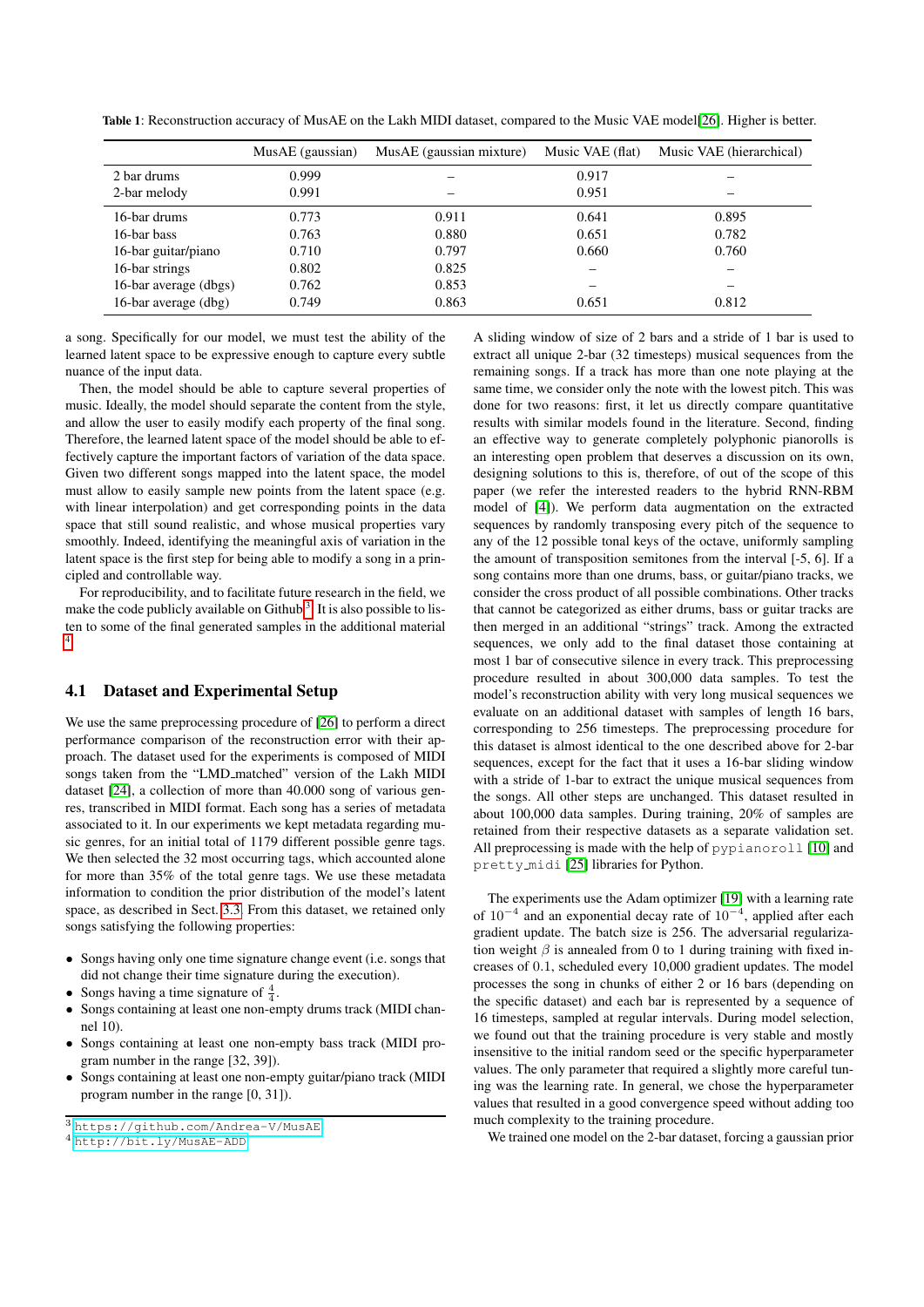<span id="page-4-2"></span>

Figure 2: Example of interpolation between two different songs. We notice that the generated pianorolls are gradually changing in a plausible way.

on the latent space. For the 16-bar dataset, we trained two different models. The first one uses a single gaussian prior distribution, whereas the second one uses the mixture of 32 gaussians conditioned on the genres tag information, described in section [3.3.](#page-2-0) The experiments have been implemented in Python 3.6, using the Keras library (with TensorFlow backend) [\[8\]](#page-7-26)[\[1\]](#page-7-27).

## <span id="page-4-0"></span>4.2 Input Reconstruction

To test the reconstruction abilities of MusAE, a test sample  $x$  is first fed as input to the encoder, producing the corresponding latent code z, which is then used by the decoder to generate the reconstructed sample  $\tilde{x}$ . The generated data sample is then compared to the original one. Ideally, if the training was successful, x and  $\tilde{x}$  should be indistinguishable from each other.

The final reconstruction accuracy mainly depends on two hyperparameters: the value of the  $\beta$  coefficient for the WGAN-GP loss and the number of latent factors. Having high values of  $\beta$  ( $\beta$  >> 1) will cause the model to deviate very little from the imposed prior, using as few latent dimensions as possible and only if it significantly improves reconstruction accuracy. On the other hand, a small  $\beta$  allows the model to focus more on reconstruction, at the expense of the entanglement of the latent space [\[15\]](#page-7-28)[\[7\]](#page-7-29). Similarly, using few latent variables z will force the model to be computationally efficient and to encode in the latent space only the most relevant variation of the data, allowing for better control of generated songs at the expense of the reconstruction accuracy.

Table [1](#page-3-3) reports the reconstruction accuracy of the MusAE models over the Lakh MIDI dataset compared to the Music VAE models by [\[26\]](#page-7-5). The gaussian version of MusAE consistently outperforms the similar, flat version of Music VAE, both on the 2-bar and the 16-bar dataset, showing that the AAE framework is a competitive approach for dealing with symbolic music data. On the other hand, to compete with the more complex architecture of hierarchical Music VAE, a more expressive prior distribution is needed. Indeed, the Gaussian mixture version of MusAE reaches a better reconstruction accuracy than the Music VAE. Note that the MusAE models under consideration only differ for the choice of the imposed prior distribution. Thus, this improvement of performances comes at no additional computational cost (except for the increased cost of sampling from a more complicated distribution, which most of the time is negligible). This is another advantage of MusAE over similar models such as Music VAE, where the increased performance is often obtained through a

more complex architecture, which necessarily entails a more complex and lengthier training phase.

# 4.3 Latent Space Interpolation

Latent space interpolations allow mixing two different pianorolls. A successful mix performs a gradual change from the initial pianoroll to the final one. Interpolations are constructed by encoding two selected data samples  $x_1$  and  $x_2$ , thus producing the corresponding factors  $z_1$  and  $z_2$  in the latent space. The intermediate latent codes are produced using a linear interpolation between the two original latent factors

$$
\hat{z} = \alpha z_1 + (1 - \alpha) z_2 \tag{19}
$$

where  $\alpha$  is made to vary in the interval [0, 1]. The interpolated latent codes  $\hat{z}$  are fed to the decoder, which generates the mixed piano rolls. Figure [4](#page-5-0) shows the normalized hamming distances of the MusAE models between the resulting interpolated pianoroll and the initial pianoroll (i.e.  $x_1$ ) for various values of  $\alpha$ . We also computed, as a baseline, an interpolation in the data space, where we treated the pianorolls as matrices of Bernoulli random variables with parameter  $\alpha$ . The interpolated pianoroll is then obtained by sampling the random variables. The hamming losses between the interpolated and the final pianoroll  $x_2$  behave in a specular manner, so they are not shown. Figure [4](#page-5-0) shows that the hamming distances increase monotonically for all models. This is a sign that the changes in the interpolated pianorolls are smooth, and gradually go from  $x_1$  to  $x_2$ . In this case, the best-performing model is the 2bar version with Gaussian prior. The hamming loss of the latent space interpolations closely follows the one of data interpolations, although the former shows a slightly sharper change from the initial and the final piece with respect to the latter. This is aligned with the perception of humans, which usually favour interpolations that combine the two pieces more interestingly than by simply taking an average. The 16bar models have lower reconstruction accuracy than the 2bar model, so they tend to start with a higher hamming distance of the interpolation for  $\alpha = 0$ . Still, the Gaussian mixture prior seems to be beneficial for the interpolation, confirming the results obtained in Section [4.2](#page-4-0) when comparing reconstruction errors. In general, interpolations are smooth and sound quite convincing to the ear  $5$ . The interpolated bars are musically meaningful and contain references to both musical pieces. For example, if the starting bar contains few long notes and low pitches, and the ending bar contains many short high-pitched notes, during the

<span id="page-4-1"></span><sup>5</sup> [http://bit.ly/MusAE\\_interpolations](http://bit.ly/MusAE_interpolations)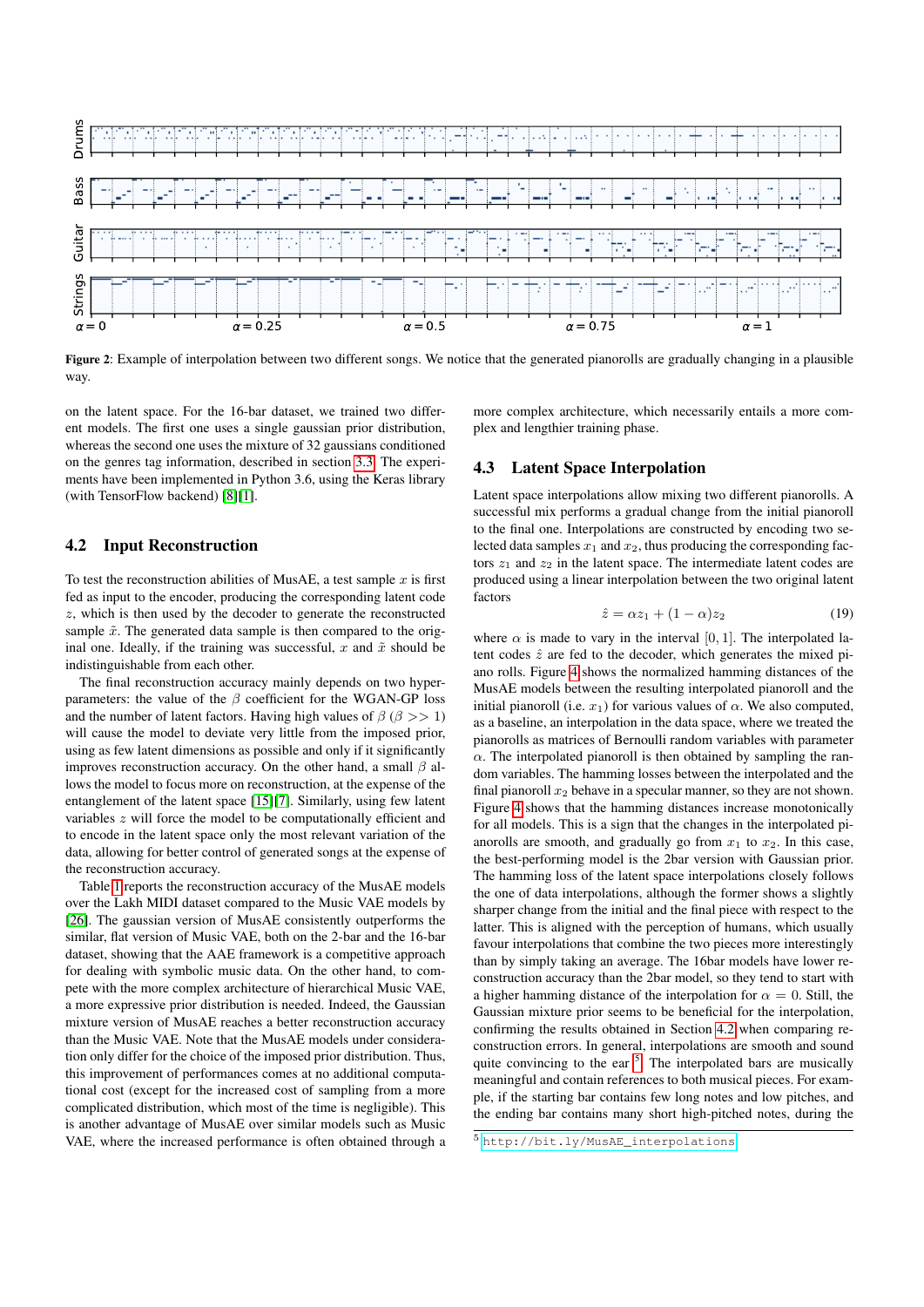<span id="page-5-0"></span>



Figure 4: Hamming losses of interpolations with respect to  $x_1$ . The interpolating parameter  $\alpha$  is gradually increased from 0 to 1 over time. The result refer to the mean of 256 interpolations.

Figure 3: Relative differences of low-level metrics of each gaussian in the gaussian mixture prior distribution, computed with respect to their means.

interpolation the notes pitch and frequency will gradually increase, while the duration of the notes will gradually decrease. This is a sign that the model successfully learned to map the high-dimensional real manifold into a lower-dimensional, simpler one, where the data samples are evenly distributed in the latent space. An example of interpolation is shown in Figure [2,](#page-4-2) which clearly shows a gradual change for increasing values of  $\alpha$ .

# 4.4 Latent Space Analysis

In this experiment, we analyse the behaviour of the latent space when a non-trivial prior distribution is imposed, such as the gaussian mixture distribution previously described in Section [3.3.](#page-2-0) First, we inspect the model's ability of organising its latent space accordingly to lowlevel characteristics of the pianorolls. Then, we want to see whether it is capable of relating such low-level characteristics to high-level musical concepts, such as genres.

## *4.4.1 Low-level Metrics*

We sampled 256 latent vectors from each of the 32 Gaussians that compose the prior distribution. We then decoded the latent vectors and computed a set of metrics over the obtained pianorolls.

These metrics are intended to capture various interesting low-level musical properties, such as the number of notes, average note length, average step between two consecutive pitches, and so on. The complete list of the metrics and their descriptions is reported in the ad-ditional material<sup>[6](#page-6-0)</sup>. For each metric, we then performed two types of aggregation:

- *Global average*: we computed the mean value of the metric over all the pianorolls.
- *Local averages*: we computed the mean value of the metric, considering only the pianoroll sampled from a single gaussian. This resulted in 32 mean values, one for each gaussian of the prior distribution.

Finally, we computed the relative changes of the local averages with respect to the global average.

The final results are shown in Figure [3.](#page-5-0) The horizontal axis indicates the gaussian of origin of the pianorolls from which the metrics have been computed, while the vertical axis indicates the specific metric. Thus, moving along the horizontal axis of the figure effectively corresponds to moving from a gaussian to the adjacent ones in the latent space (notice that, since in the actual latent space the single gaussian are displaced on a circle, the horizontal axis wrapsup to itself, so that the last gaussian in the figure is adjacent to the first one). The figure clearly shows a gradual variation of the metrics when moving between adjacent gaussians. This is a further sign that the model successfully learned to organise its latent space in a tidy way: the richer prior distribution allows the model to capture the most peculiar low-level characteristics of each genre and to "assign" them to the corresponding gaussian. Moreover, this genre-induced organisation of the latent space seems indeed to respect the smoothness property, which, as stated above, is an essential property for being able to support principled and intuitive editing of musical material.

#### *4.4.2 High-level Genre Information*

Finally, we want to investigate to what extent the genre information, which was injected in an implicit way during the training phase, helped the model to incorporate high-level information about musical style within the latent representations. For each pair of genres, we randomly selected 256 pianorolls from the training set, 128 of which belonging to the first genre and the other 128 belonging to the second genre. Since each song may belong to multiple genres, we decided to select only the pianorolls that are tagged with only one of the two genres considered but not the other. For example, when comparing the "pop" and "rock" genre pair, we required the "rock" pianorolls to not have the "pop" tag associated with them as well, and vice versa. The selected pianorolls are encoded with the model and projected using the PCA decomposition of the resulting latent codes. The PCA decomposition performs a linear projection along the directions of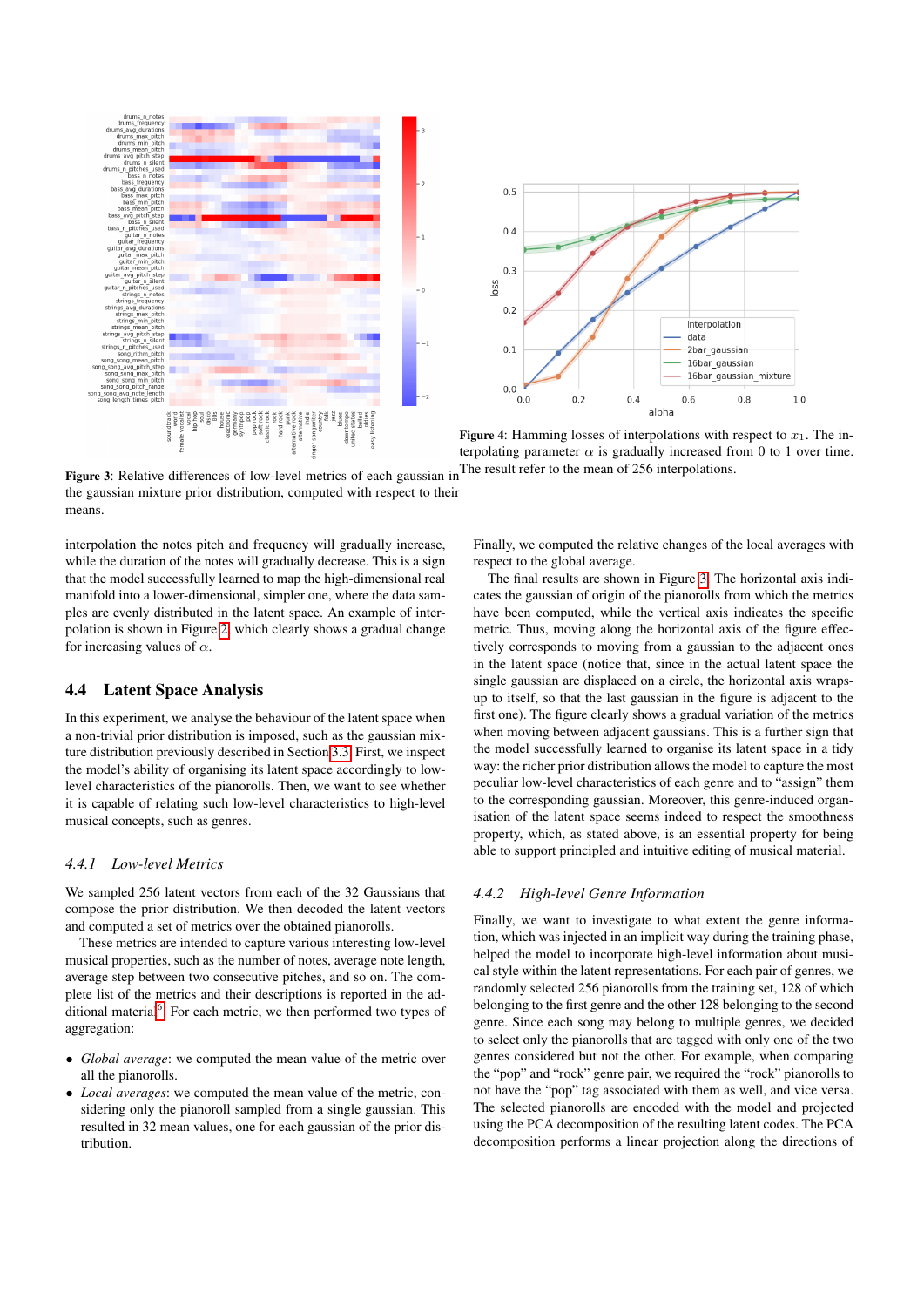<span id="page-6-1"></span>

Figure 5: PCA embeddings of pairwise genres.

maximum variance of the latent space of the two genres. Ideally, two different genres should be linearly separable in these reduced space. In this respect, a linear separation would allow the model to perform style transfer more easily. However, most of the musical genres do not have a clear separation, therefore we expect some overlapping between similar genres or between genres that have a very broad definition. Figure [5](#page-6-1) shows the first two principal components of two such genre pairs, chosen as examples. The complete plots (and additional plots, obtained using the t-SNE algorithm) are available among the additional material<sup>6</sup>. We denoted the latent codes belonging to the first genre with blue dots, and the ones belonging to the second genre with orange crosses. In general, the results match our intuitive understanding of the relations between the genres. For example, the "rock vs. pop" plot shows a mixed situation, whereas the "rock vs. punk" plot presents a clearer separation between the two kinds of pianorolls. This reflects the fact that "rock" and "pop" are very broad definitions, which encompasses many musical sub-genres that can be, in practice, quite different from one another. Hence, the dividing line between the two genres is blurry. On the other hand, punk songs tend to present more homogeneous stylistic characteristics, and this results in a clearly distinct "punk" area inside the "rock" latent codes. This alignment between latent space projections and human intuition is a hint that the latent space successfully embedded (at least to a certain extent) information about high-level musical style. The fact that even linear techniques such as PCA are already sufficient to visually separate the different genres confirms that, and the global nature of PCA assure us that the separation is real, and not an artifact of the chosen projection method (as it could have happened with t-SNE).r

# 5 Discussion and Concluding Remarks

In this paper, we presented MusAE, a novel recurrent AAE that is meant to assist artists by providing a tool for intuitive editing of the musical properties of songs. We showed that an accurate choice of the latent space's prior distribution can considerably improve the model performance, thus avoiding the typical drawbacks entailed by a more complex architecture. Empirical comparisons with similar models show that MusAE has higher reconstruction accuracy of musical sequences than its competitors. Latent space interpolations are smooth and form a convincing transition between the starting and the ending bar. This is a sign that the latent space does not have "holes", i.e. regions with no direct correspondence in the data space. The latent space seems instead to be evenly populated, and the latent factors are able to generate realistic sequences, independently from the specific part of the latent space they have been sampled from. The experiments showed that the model is indeed able to organise its latent space according to low-level characteristics of the pianorolls, and yet embedding high-level information about musical genres.

Despite having confirmed our initial hypothesis, this line of research is still at its initial stages and many improvements are possible and worthy of being considered. In the following part of this section, we outline some possible future research directions. While we showed that the latent space is able to take into account genre information when encoding the pianorolls, we still lack a way to leverage such information in a way that allows us to perform effective style transfer between genres in a principled and reliable way. A possible approach for tackling this problem could be trying to find a way to disentangle genre (i.e. style) information from content information in the latent representations. Effective disentanglement of the relevant musical properties can also be beneficial for improving the effectiveness of the model as a smart music editor, for it is usually of interest for the artist to affect only a single specific property, whilst leaving all the other ones mostly untouched (although sometimes a certain degree of entanglement can be useful for maintaining the overall coherence of the musical piece). Finally, the additional flexibility of the AAE regarding the choice of prior distributions can be leveraged even further: for example, it might be useful to have one or more additional sets of latent factor, each one following different prior distributions, to incorporate different relevant metadata information into the latent space. In the end, we believe that by explicitly representing genre information into the latent space, our method can be a first step towards a principled solution to one of the most interesting problems in automatic music generation, that is, genre style transfer.

<span id="page-6-0"></span><sup>6</sup> [http://bit.ly/MusAE\\_latent](http://bit.ly/MusAE_latent)